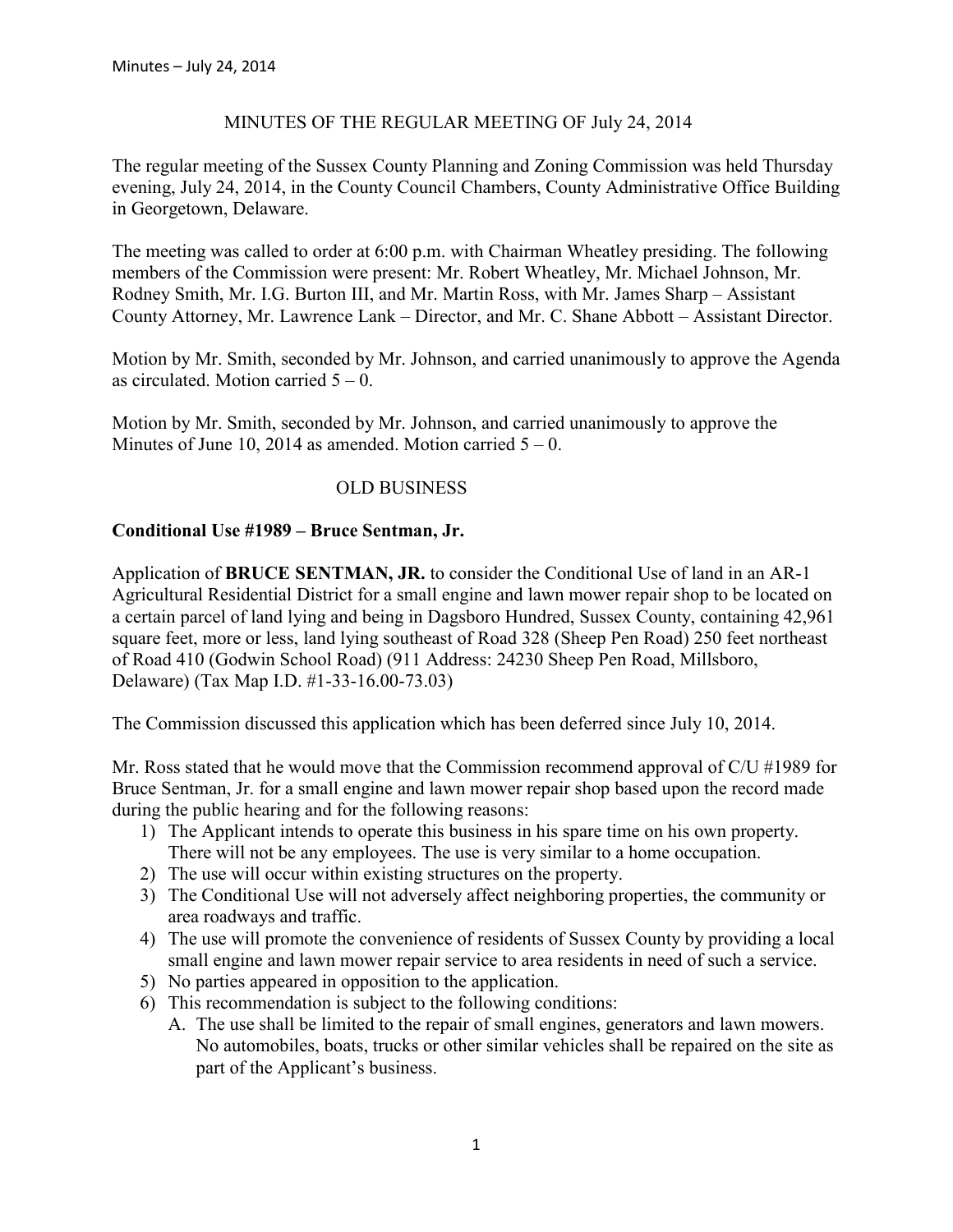- B. The hours of operation for the business shall be Monday through Friday from 5:30 p.m. until 9:00 p.m. and Saturdays from 8:00 a.m. to 5:00 p.m.
- C. The business shall not have any employees aside from the Applicant and his family.
- D. No repair work shall be performed outside, except for limited testing of the engines.
- E. There shall not be any retail sales of lawn mowers, small engines or similar equipment.
- F. All waste oils and similar fluids shall be disposed of properly or taken to the appropriate State Recycling Center.
- G. One lighted sign, not to exceed 32 square feet per side shall be permitted.
- H. Any dumpster on the site shall be screened from view of neighboring properties and roadways.
- I. Any security lights associated with the Conditional Use shall be downward screened so that they do not shine on neighboring properties or roadways.
- J. The Final Site Plan shall be subject to the review and approval of the Sussex County Planning and Zoning Commission.

Motion by Mr. Ross, seconded by Mr. Smith, and carried unanimously to forward this application to the Sussex County Council with the recommendation that the application be approved for the reasons and with the conditions stated. Motion carried  $5 - 0$ .

# **Conditional Use #1990 – Olsen Enterprises, Inc.**

Application of **OLSEN ENTERPRISES, INC.** to consider the Conditional Use of land in an AR-1 Agricultural Residential District for a nursery and landscaping business to be located on a certain parcel of land lying and being in Dagsboro Hundred, Sussex County, containing 5.436 acres, more or less, land lying northwest of Road 431 (Shortly Road) 600 feet south of Road 471 (Paradise Road) (911 Address: 26250 Shortly Road, Georgetown, Delaware) (Tax Map I.D. #1- 33-5.00-26.00).

The Commission discussed this application which has been deferred since July 10, 2014.

Mr. Ross stated that he would move that the Commission recommend approval of C/U #1990 for Olsen Enterprises, Inc. for a nursery and landscaping business based upon the record made during the public hearing and for the following reasons:

- 1) The Applicant, Patrick Olsen, resides on the premises where this conditional use will be located. He proposes to operate a landscaping business with greenhouses and nursery stock.
- 2) The site has a history of business uses and was previously used as a beauty shop.
- 3) The proposed use is compatible with the underlying agricultural zoning and other agricultural uses in the area.
- 4) The use promotes both business and convenience in Sussex County in that it provides contracting services in the area with full service landscaping, hardscaping, and irrigation services, as well as snow removal in the winter months.
- 5) Aside from the proposed greenhouse and nursery stock, the landscaping business primarily occurs off the site, with workers traveling to customers' locations for landscaping services.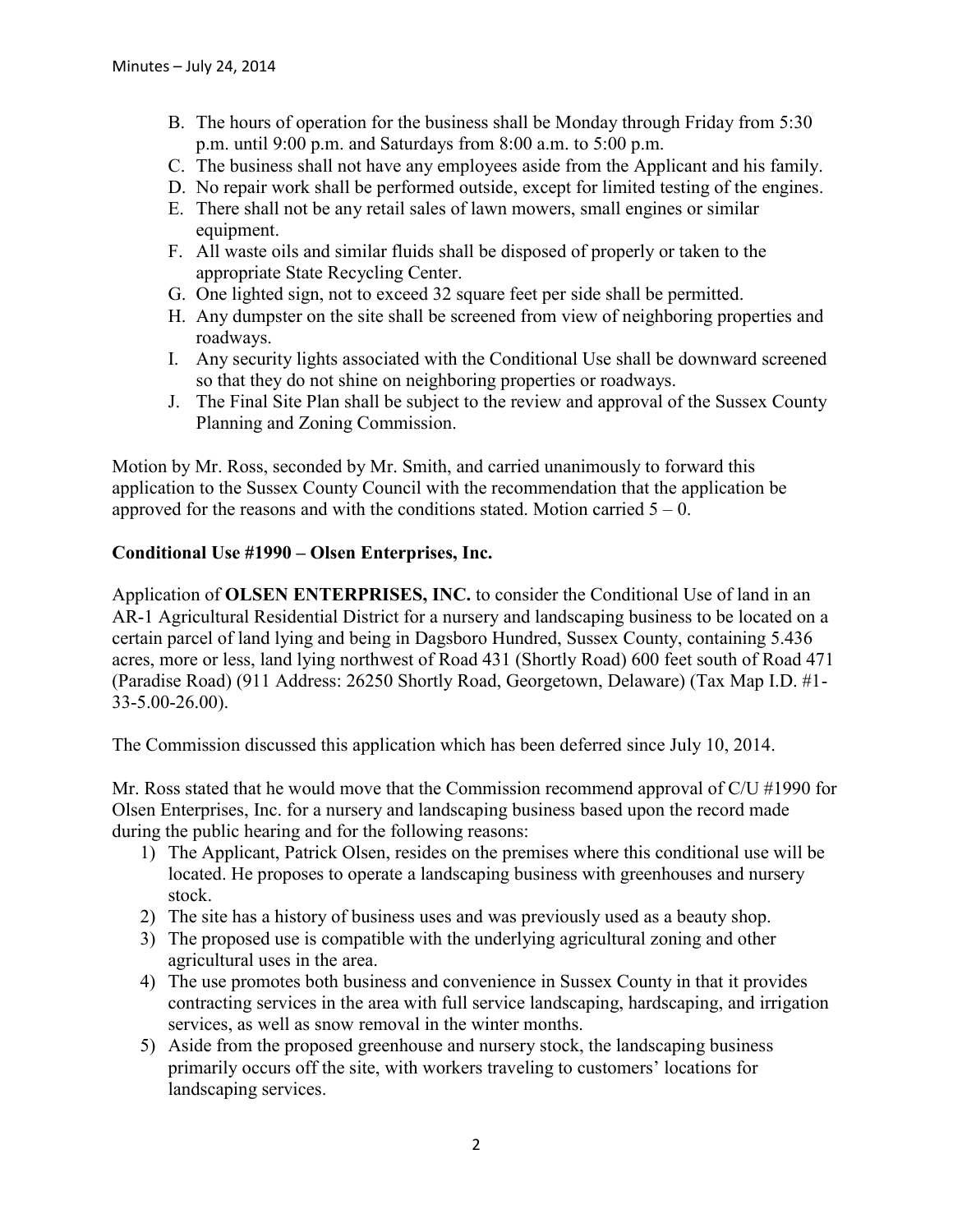- 6) The Conditional Use will not adversely affect neighboring properties, the community or area roadways and traffic.
- 7) This recommendation is subject to the following conditions:
	- A. The Final Site Plan shall specifically show all areas for existing and proposed greenhouses and nursery stock, as well as vehicle and truck parking. It shall also show existing and proposed storage containers on the site. Those storage containers shall be screened from view of neighboring properties.
	- B. All materials and equipment storage shall be within the existing pole building.
	- C. One lighted sign, not to exceed 6 square feet per side, shall be permitted.
	- D. The Applicant has proposed to extensively landscape the property. The Final Site Plan shall contain a proposed landscaping plan for the site.
	- E. The Applicant shall confirm on the Final Site Plan whether the ditch on the property is a Tax Ditch. If it is a Tax Ditch, all Tax Ditch Easements shall be shown on the Final Site Plan.
	- F. The hours of operation for the business shall be from 6:00 a.m. to 6:00 p.m. Monday through Saturday.
	- G. The Final Site Plan shall be subject to the review and approval of the Sussex County Planning and Zoning Commission.

Motion by Mr. Ross, seconded by Mr. Johnson, and carried unanimously to forward this application to the Sussex County Council with the recommendation that the application be approved for the reasons and with the conditions stated. Motion carried  $5 - 0$ .

# **Conditional Use #1991 – Cool Spring, LLC/Highway One**

Application of **COOL SPRING, LLC/HIGHWAY ONE** to consider the Conditional Use of land in an AR-1 Agricultural Residential District for a facility for outdoor entertainment events with temporary camping facilities during events only to be located on a certain parcel of land lying and being in Indian River Hundred, Sussex County, containing approximately 500 acres, more or less, of two parcels containing 1,057.6 acres, land lying north of Route 302A (Avalon Road), west of Road 48 (Hollyville Road), south of Road 47 (Johnson Road), and east of Road 296 (Lawson Road) (911 Address: 23430 Hollyville Road, Harbeson, Delaware) (Tax Map I.D. # 2-34-15.00-22.00 and 2-34-9.00-34.00).

The Commission discussed this application which has been deferred since July 10, 2014.

Motion by Mr. Johnson, seconded by Mr. Burton, and carried unanimously to defer action for further consideration. Motion carried  $5 - 0$ .

# **Subdivision #2010-7 – A. J. Bierman, Bierman Family, LLC**

Application of **A. J. BIERMAN, BIERMAN FAMILY, LLC** to consider the Subdivision of land in an AR-1 Agricultural Residential District in Indian River Hundred, Sussex County, by dividing 55.059 acres into 47 lots, located northwesterly side of Road 446 (Beaver Dam Branch Road) 525 feet southwesterly of Road 447 (Johnson Road) (Tax Map I.D. #2-32-13.00-62.00).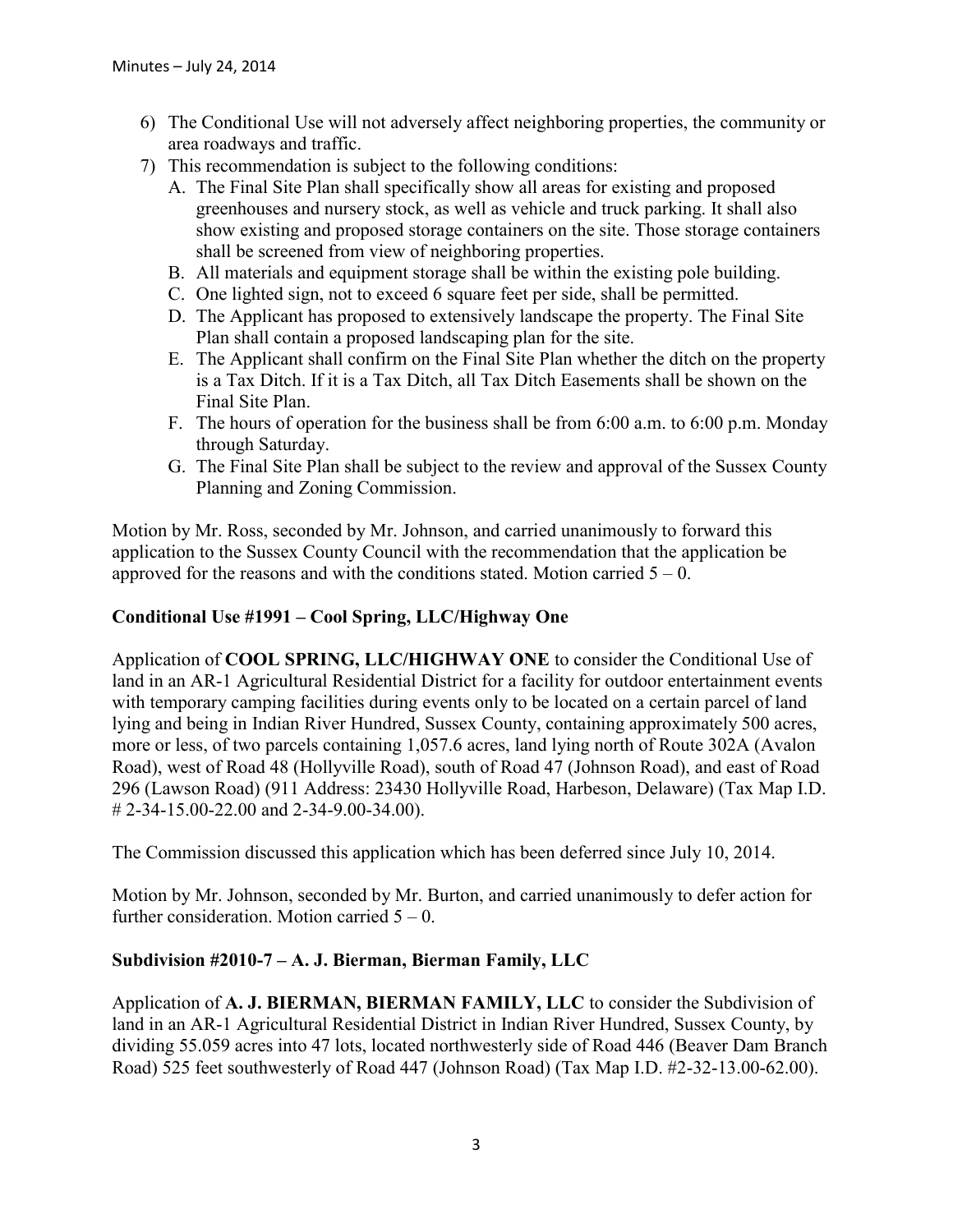Mr. Abbott advised the Commission that this is the final record plan for a 47-lot standard subdivision application; that the Commission granted preliminary approval for 47 lots on June 9, 2011; that the preliminary approval is valid until January 1, 2016; that the final record plan complies with the subdivision and zoning codes and the conditions of the preliminary approval; that all agency approvals have been received; and that final approval may be granted.

Motion by Mr. Ross, seconded by Mr. Smith and carried unanimously to approve this application as a final. Motion carried  $5 - 0$ .

# **Change of Zone #1751 – Peninsula at Long Neck, LLC**

Application of **PENINSULA AT LONG NECK, LLC** an Ordinance to modify Condition No. 10 (C) imposed on Ordinance No. 2180 for Change of Zone No. 1697, the application of Peninsula at Long Neck, LLC for "The Peninsula", a MR-RPC Medium Density Residential District – Residential Planned Community, to extend the time to construct and open for use the golf clubhouse facility (911 Address: None Available) (Tax Map I.D. #2-34-30.00-1.00 and others).

The Commission discussed this application which has been deferred since June 12, 2014. The discussion included concerns about how much time it will take to complete the clubhouse; that conceptual plans should be submitted for the clubhouse; that a cost estimate, based on the cost of construction, is needed to determine the amount of bonding necessary to protect the residents; that time is needed to allow the developer time to meet with the residents of the project to determine the size of the clubhouse; and that time is needed to acquire a bonding method to guarantee the construction of the clubhouse.

Mr. Johnson stated that he would move that the Commission recommend a conditional approval of the modification of Condition 10 (C) imposed by C/Z #1697 and Ordinance No. 2180 for "The Peninsula". After considering the information presented, including the current owner's position and the general approval from those who spoke in favor of the condition, it is appropriate to extend the time period for constructing The Peninsula Golf Course Clubhouse. But, this extension should give the County and everyone involved an opportunity to clarify the size and scale of the clubhouse and to obtain an appropriate bond guarantying completion of it. Also, because this is the latest in a series of delays in the construction of the clubhouse, it must be the last extension granted by the Commission.

As a result, Condition 10 (C) of C/Z #1697 in Ordinance No. 2180 is modified to extend the time period for constructing the clubhouse until December 1, 2016. However, this extension is contingent upon the following events occurring: 1) Within 60 days of the approval of this Ordinance Amendment, the developer shall submit to the Sussex County Planning and Zoning Commission a sketch or concept plan of the proposed clubhouse with the estimated square footage of the structure. The developer shall consult with the homeowners regarding the design in the sketch plan and the proposed square footage of the clubhouse; 2) At the same time the concept or sketch plan and square footage are submitted, the developer shall submit an estimated cost per square foot to construct the proposed clubhouse; 3) Within 30 days of the approval of the concept or sketch plan and square footage by the Sussex County Planning and Zoning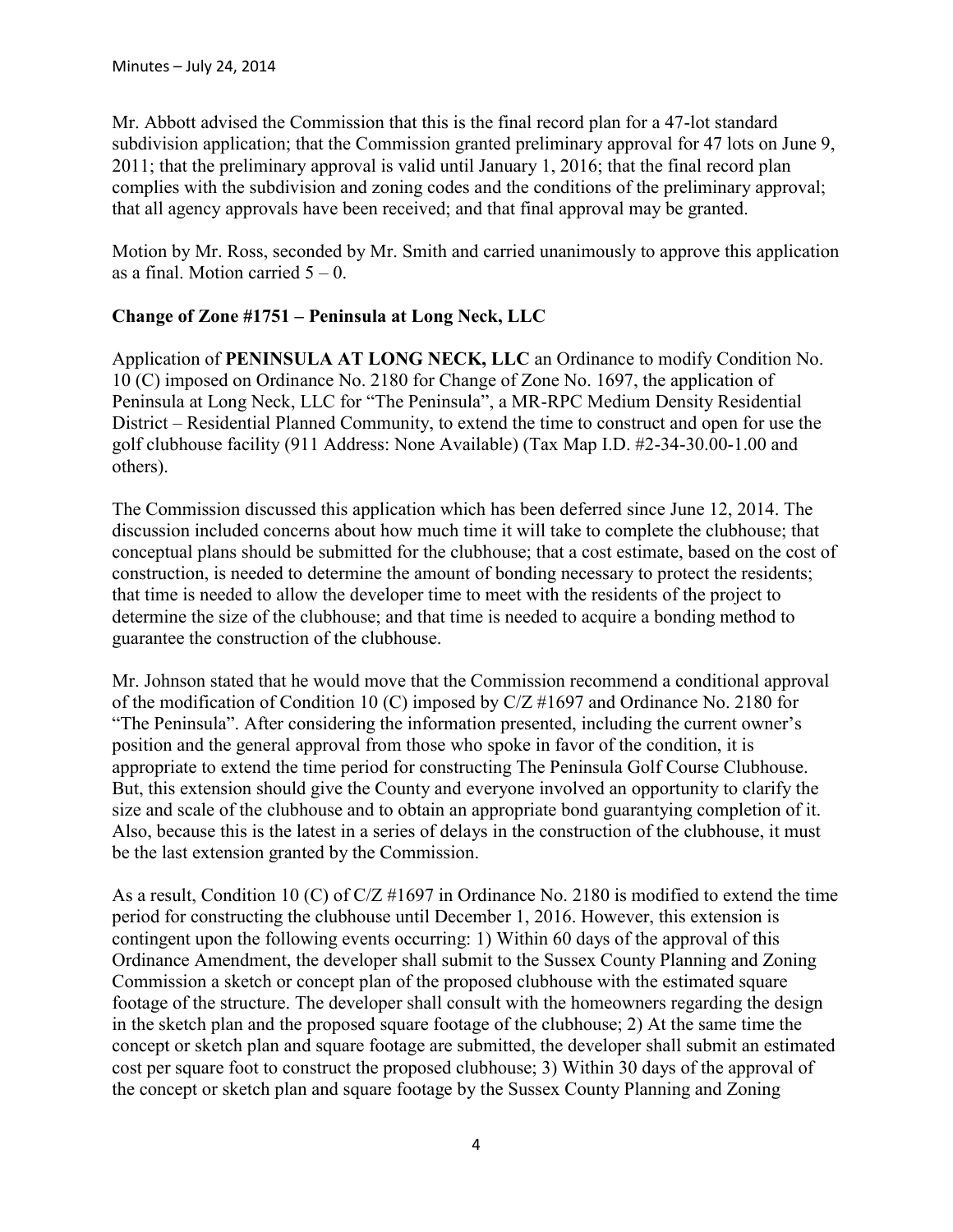Commission, the developer shall submit a Bond or Letter of Credit acceptable in form by the Sussex County Attorney in the amount of 125% of the estimated cost to construct the proposed clubhouse; 4) If the developer does not submit a new Bond or Letter of Credit as required, Sussex County shall prohibit the issuance of any further residential building permits within The Peninsula until the new Bond or Letter of Credit is submitted to Sussex County; and 5) No further extensions will be granted.

Motion by Mr. Johnson, seconded by Mr. Burton, and carried unanimously to forward this application to the Sussex County Council with the recommendation that the application be approved for the reasons and with the conditions stated. Motion carried  $5 - 0$ .

# PUBLIC HEARINGS

### **Subdivision #2014-2 – Showfield, LLC**

Application of **SHOWFIELD, LLC** to consider the Subdivision of land in an AR-1 Agricultural Residential District in Lewes and Rehoboth Hundred, Sussex County, by dividing 132.05 acres into 166 lots, located northwesterly side of Road 267, adjacent to Breakwater RPC (Tax Map I.D. #3-35-8.00- 46.00, 51.00, and 53.02).

Mr. Lank advised the Commission that the applicants submitted an Exhibit Booklet on July 14, 2014 and that the Exhibit Booklet is a part of the record for this application.

Mr. Abbott advised the Commission that one letter in support of and one letter expressing concerns has been received and that they are a part of the record.

Chairman Wheatley acknowledged that Marc Cote' of DelDOT was present and would make himself available for questions from the Commission.

Gene Bayard, Esquire, Doug Motley, Nick Hammonds, and Bill Lingo of Jack Lingo Assessment Management and Doug Warner, P.E. with Element were present on behalf of this application and stated in their presentation and in response to questions raised by the Commission that the site contains approximately 133 acres; that the applicants have been acquiring the subject site lands since 2005; that the original plan was to be considered within the City of Lewes and 607 units were originally proposed; that the applicants referenced the number of public meetings with City of Lewes officials which is described in Tab C of the Exhibit Booklet; that the economy and market dictated that the plan needs to be revised; that this application proposes 166 single-family detached lots; that the applicants are no longer seeking annexation into the City of Lewes; that the preliminary plan complies with all codes and regulations; that the site is located in the vicinity of Wolfe Point, Wolf Runne, Hawkseye, Senators, Breakwater and Cadbury developments; that the Lewes and Rehoboth Canal is east of the site and White's Pond is located to the north; that the applicants consider this application as an in-fill project; that according to the State's Strategies for Spending Map, the site is located in an Investment Level 1 where development is encouraged; that there are approximately 33 acres of wooded lands on the site; that approximately 1.6 acres of wetlands exist; that no disturbance to the wetlands is proposed; that the developers will retain two old barns on the site and that they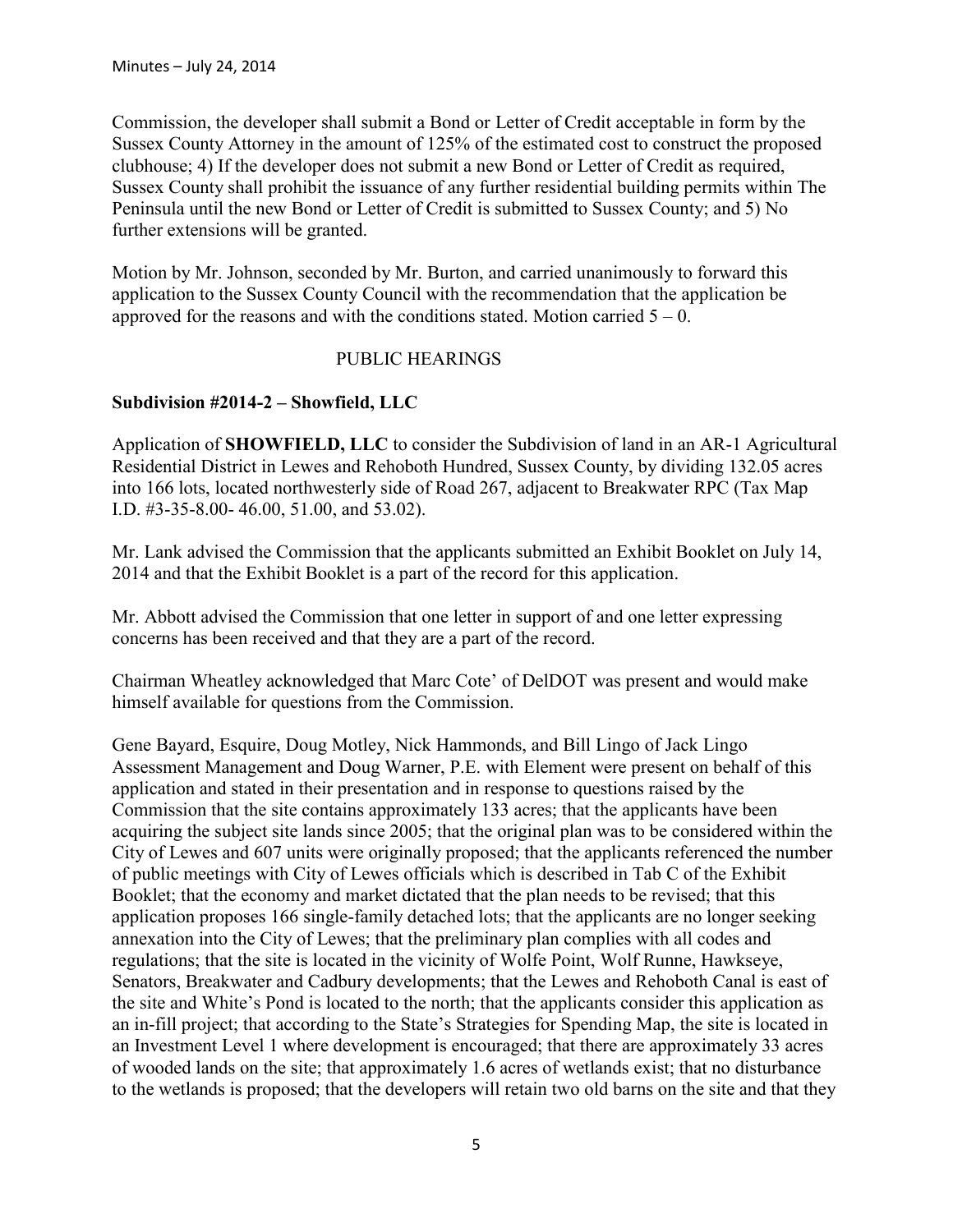will be refurbished; that there is a drainage ditch that flows to the Canal; that a soils study has been completed; that stormwater management will be handled through infiltration and wet ponds on the site; that they will seek a quantity waiver from the Sussex Conservation District since the pond and canal are tidal influenced; that a portion of the site is located in a good to excellent recharge area; that no portion of the site is within a wellhead protection area; that groundwater recharge will be enhanced; that central water will be provided by Lewes Public Works and central sewer will be provided by Sussex County; that the applicants went through the PLUS process and responded to the comments; that the applicant's response is contained in the Exhibit Booklet; that the project also went through the County's Technical Advisory Committee review; that the developers will retain all natural areas; that walking trails are provided throughout the project; that two entrances are proposed; that the entrance locations are where DelDOT wants them; that the interior streets will be 50-foot right of ways with curb and gutter with sidewalks on one side of all streets; that a proposed interconnection is proposed to the adjacent parcel near the Monroe Avenue Extended is located; that 44 acres or 33% of the site is open space; that a 20 foot buffer is provided around the perimeter of the site where required and a proposed 50-foot buffer from the wetlands is provided; that the items referenced in Section 115-24E of the Code have been addressed in the Exhibit Booklet and briefly summarized these items; that the minimum lot size is 13,000 square feet; that none of the lots have direct access to Gills Neck Road; that a yield plan has been prepared and submitted into the record; that the yield plan has 186 lots with no open space provided; that the requirements of the Environmentally Sensitive Developing District Overlay Zone are addressed in the Exhibit Booklet and briefly summarized some of those requirements; that the project will comply with the Total Maximum Daily Load requirements; that no rare or endangered species were found on the site; that the site contains no known historic features; that the plan complies with the zoning and subdivision codes and the Comprehensive Land Use Plan; that the applicants feel that the proposed design is superior to a standard subdivision plan; that the items referenced in Section 99-9C of the Subdivision Code have been addressed in the Exhibit Booklet and briefly summarized some of these requirements; that the requirements referenced in Section 99-9C are very similar to the requirements of the Lewes Code; that as many trees as possible will be retained; that a bike path connecting to the Breakwater Junction trail is proposed; that the developers have gifted an easement to DelDOT for additional right-of-way; that the developers have agreed to improvements required by DelDOT; that some of the off-site improvements to Gills Neck Road include 5-foot shoulders with 11-foot travel lanes; that multi-modal paths will be required; that the developers have agreed to monetary contributions for offsite improvements; that new traffic signals are a part of the improvements; that Tab #12 of the Exhibit Booklet addresses the economic benefits that the project will create; that no negative impacts are anticipated to the Cape Henlopen School District since the project will be marketed to older adults; that not many homes will have small children; that the lots will range from \$300,000 to \$600,000; that the price of the custom built homes will range from \$800,000 to \$1,200,000; that the cluster design is better than the original annexation plan that was submitted to the City of Lewes; that the project is a low density project; that the proposed density is 1.25 lots/acre; that construction improvements to Gills Neck Road will begin in the summer of 2015; that the proposed conditions of approval make reference to potential school bus stops, if required; that DelDOT prefers entrances to line up with one another; that the two entrances will alleviate bottle necks along Gills Neck Road; that they anticipate the amenities being completed within 2 years of the issuance of the first building permit; that the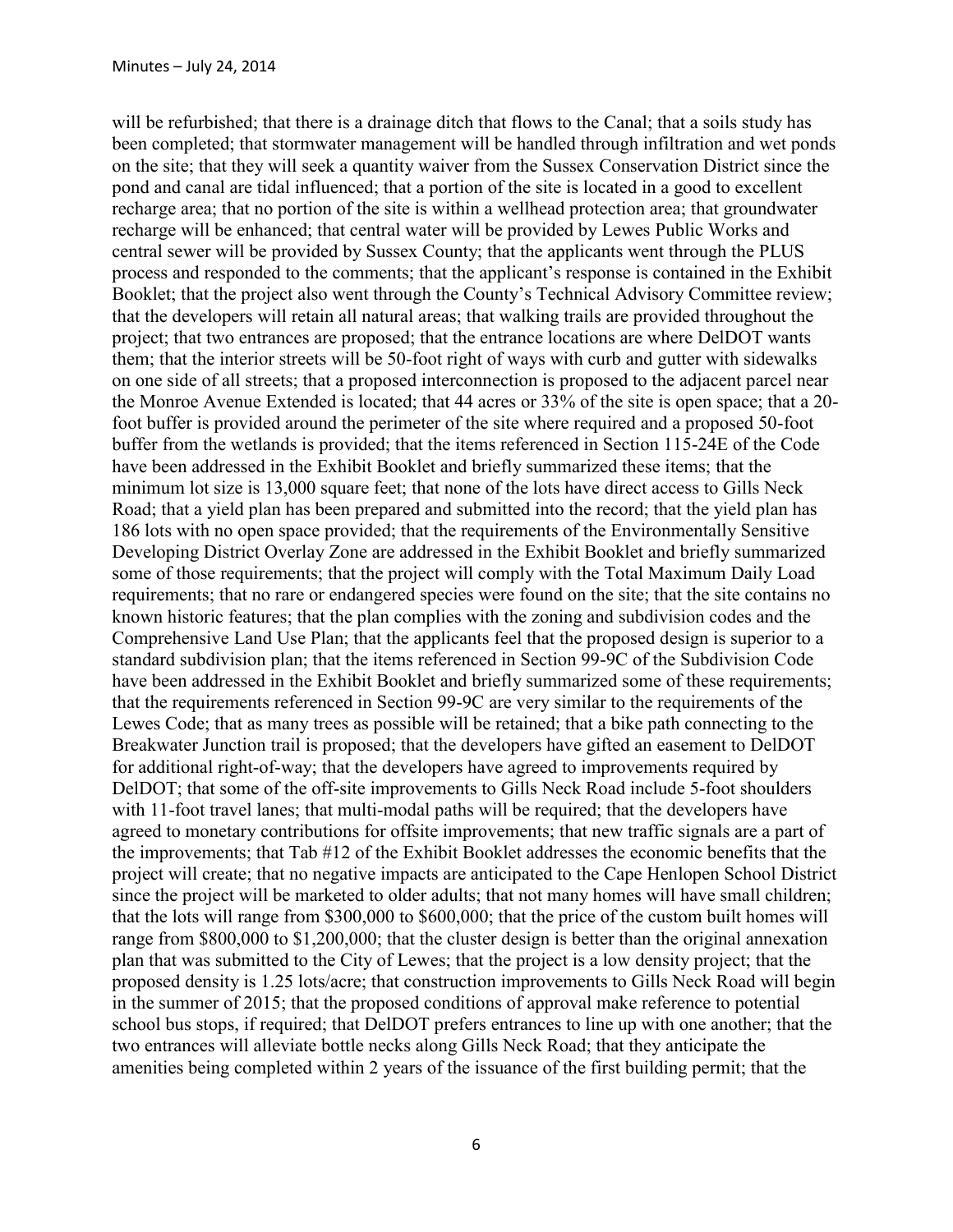City of Lewes is constructing a library not far from this site; and that the developers would be willing to meet with the Postmaster about a centralized mailbox location.

Mr. Cote' advised the Commission that improvements in front of the Cape Henlopen High School will be completed by the developers of the Senators subdivision; that construction will begin in the near future; that offsite improvements are borne by the developers; that 5-foot shoulders will be required in front of the site with 11-foot travel lanes; and that the improvements towards the Lewes and Rehoboth Canal have not been completed.

The Commission found that no parties appeared in support of this application.

Ronald Smith, Larry Edwards, Nancy Smith, Dorothy Greet, Gail VanGider, David Greer, Kathy Pergola all area residents and Ted Becker, Mayor of the City of Lewes, were present and expressed concerns about proposed improvements to Gills Neck Road; the effect on other property owners in the area; that traffic is bad in the Lewes and Rehoboth Route One area; that bicyclists utilize Gills Neck Road; that the number of traffic lights in the area causes longer trips; questioning if there are any archaeological sites on the property; that they are glad that two entrances are proposed; that Gills Neck Road is considered a Scenic By-Way; that the developers need to work with DelDOT to maintain the appearance of the Scenic By-Way; that being on a Scenic By-Way improves property values; that there is no solution to the traffic problems in the area; that the previous owner of the property did not want to see the area developed; that the proposed buffers need to be increased; that annexation of the site has not moved forward; that there would be two different parcels being developed under separate requirements; that there is a need for emergency access for first responders; and that the City of Lewes feels that the entire site should be developed under the City of Lewes guidelines.

Mr. Warner advised the Commission that the developers are required to dedicate appropriate right-of-way to DelDOT; and that an interconnection is provided to Monroe Avenue Extended.

Mr. Cote' advised the Commission that additional right of way is being dedicated to the State and that a Scenic By-Way is required to have a management plan.

Mr. Motley advised the Commission that the 1868 Beers Atlas is a part of the record in Tab #3 of the Exhibit Booklet and that the Delaware State Historic Preservation Office had no comments during the PLUS review of this project.

At the conclusion of the public hearings, the Commission discussed this application.

Motion by Mr. Johnson, seconded by Mr. Smith and carried 4 votes to none, to defer action for further consideration. Motion carried  $4 - 0$ . Mr. Burton was absent during the vote.